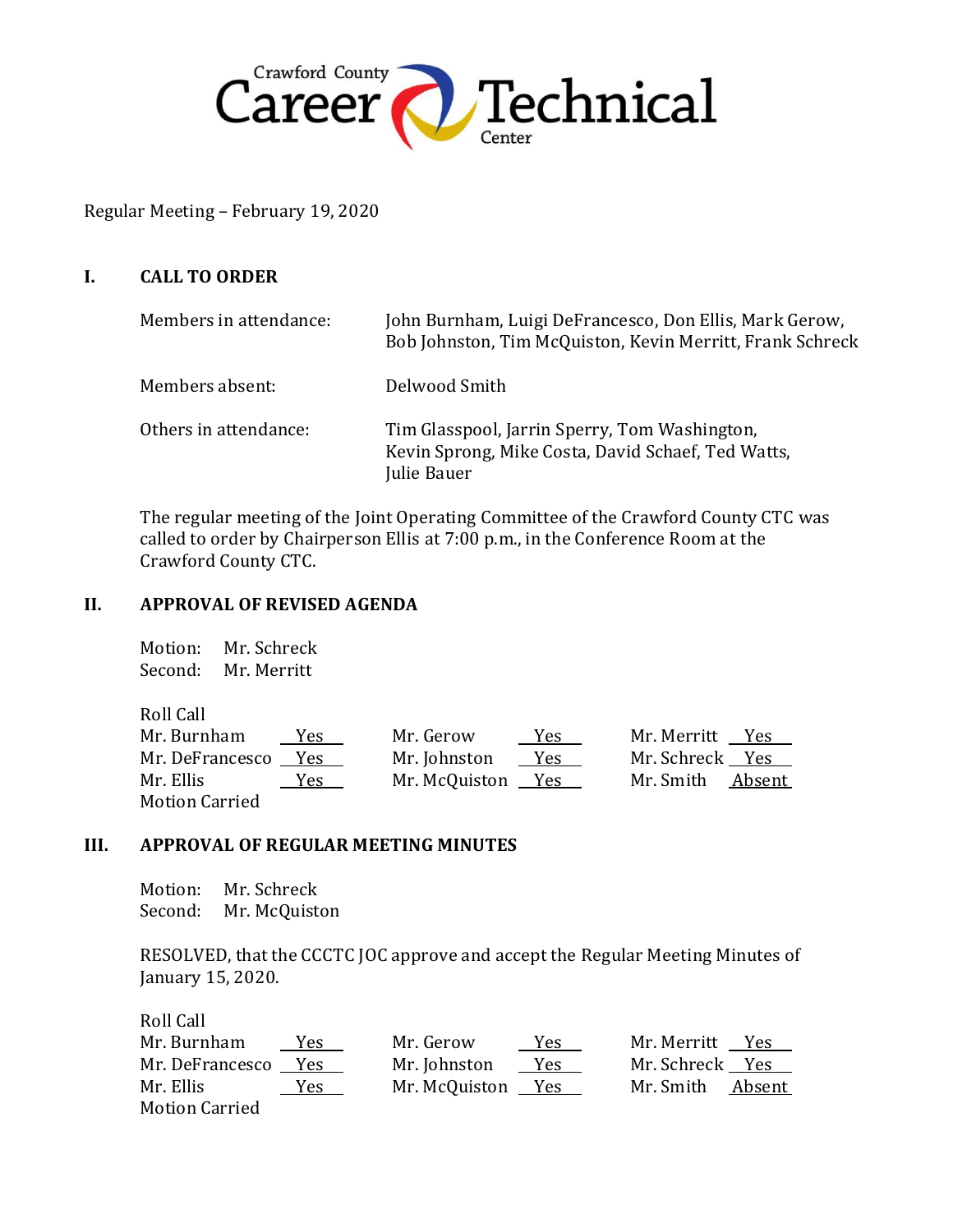# **IV. FINANCIAL**

Motion: Mr. Schreck Second: Mr. Merritt

RESOLVED, that the CCCTC JOC approve and accept the following financial items:

- **A. Expenditures** General Fund bills for January in the amount of \$134,564.62 and February in the amount of \$199,653.09, totaling \$334,217.71, as presented to the JOC members prior to the meeting for review. A copy of the listing to be made part of the minutes of this meeting.
- **B. Reports** for January as presented:
	- **1. Treasurer's Report**
	- **2. Shop Report**
	- **3. Enrollment Report** (information only)

Roll Call

| Mr. Burnham     | Yes   | Mr. Gerow     | Yes | Mr. Merritt     | Yes    |
|-----------------|-------|---------------|-----|-----------------|--------|
| Mr. DeFrancesco | - Yes | Mr. Johnston  | Yes | Mr. Schreck Yes |        |
| Mr. Ellis       | Yes   | Mr. McQuiston | Yes | Mr. Smith       | Absent |
| Motion Carried  |       |               |     |                 |        |

**V. COMMUNICATION -** *The CASH Register*

## **VI. OLD BUSINESS**

 **VII. NEW BUSINESS**

Motion: Mr. McQuiston Second: Mr. Merritt

RESOLVED, that the CCCTC JOC approve the following:

## **A. Personnel**

- **1. Ken Saulsbery**  Added to the day-to-day Substitute List for the 2019-20 school year.
- **2. Jane Stanton**, Instructional Aide Resignation/Retirement effective June 8, 2020, accepted with regret.
- **3. Lon Williams**, Automotive Technology instructor Granted an Intermittent Family Medical Leave of Absence for up to 12 weeks.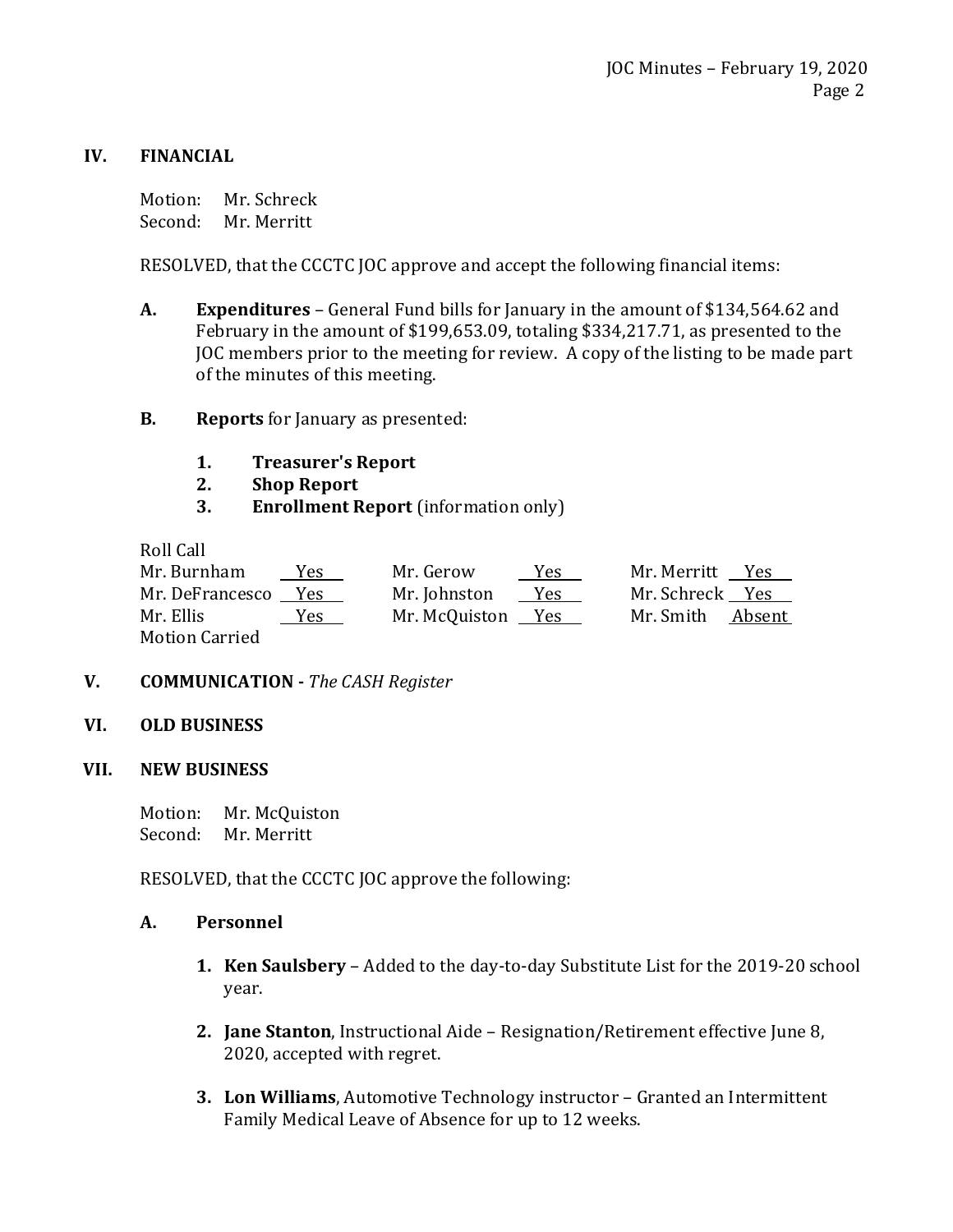| Roll Call             |            |               |            |                  |  |
|-----------------------|------------|---------------|------------|------------------|--|
| Mr. Burnham           | <b>Yes</b> | Mr. Gerow     | Yes.       | Mr. Merritt Yes  |  |
| Mr. DeFrancesco       | <b>Yes</b> | Mr. Johnston  | Yes        | Mr. Schreck Yes  |  |
| Mr. Ellis             | Yes        | Mr. McQuiston | <b>Yes</b> | Mr. Smith Absent |  |
| <b>Motion Carried</b> |            |               |            |                  |  |

# **B. Travel**

Motion: Mr. Schreck Second: Mr. Burnham

RESOLVED, that the CCCTC JOC approve the following travel requests:

- **1. IUP Academy of Culinary Arts Professional Development Tim Brown**, Culinary Arts and Restaurant Management instructor - Punxsutawney, PA for the IUP Academy of Culinary Arts Session on March 9, 2020. The approximate cost to the JOC is \$124.00 for mileage and a substitute.
- **2. SkillsUSA Welding Fabrication Contest Brad Custead** and **Evan Moutsos**, Welding instructors, and three Welding students - Williamsport, PA by school van for the SkillsUSA Welding Fabrication Contest on March 9-10, 2020. The approximate cost to SkillsUSA is \$365.00 for lodging, registration and food for the students. The approximate JOC cost is \$765.00 for substitutes and travel, lodging and food for the adults.

# **C. Additional Surplus Items**

Motion: Mr. McQuiston Second: Mr. Schreck

> RESOLVED, that the CCCTC JOC approve the list of the surplus items to be disposed of, pending review of the items for possible use by the three sending school districts.

Roll Call Mr. Burnham Yes Mr. Gerow Yes Mr. Merritt Yes Mr. DeFrancesco Yes Mr. Johnston Yes Mr. Schreck Yes Mr. Ellis Yes Mr. McQuiston Yes Mr. Smith Absent Motion Carried

# **D. Budget 2020-21**

Motion: Mr. Merritt Second: Mr. McQuiston

> RESOLVED, that the CCCTC JOC approve the 2020-21 Budget in the amount of \$7,323,875 as follows, and that it be sent out to the participating districts' boards for adoption: